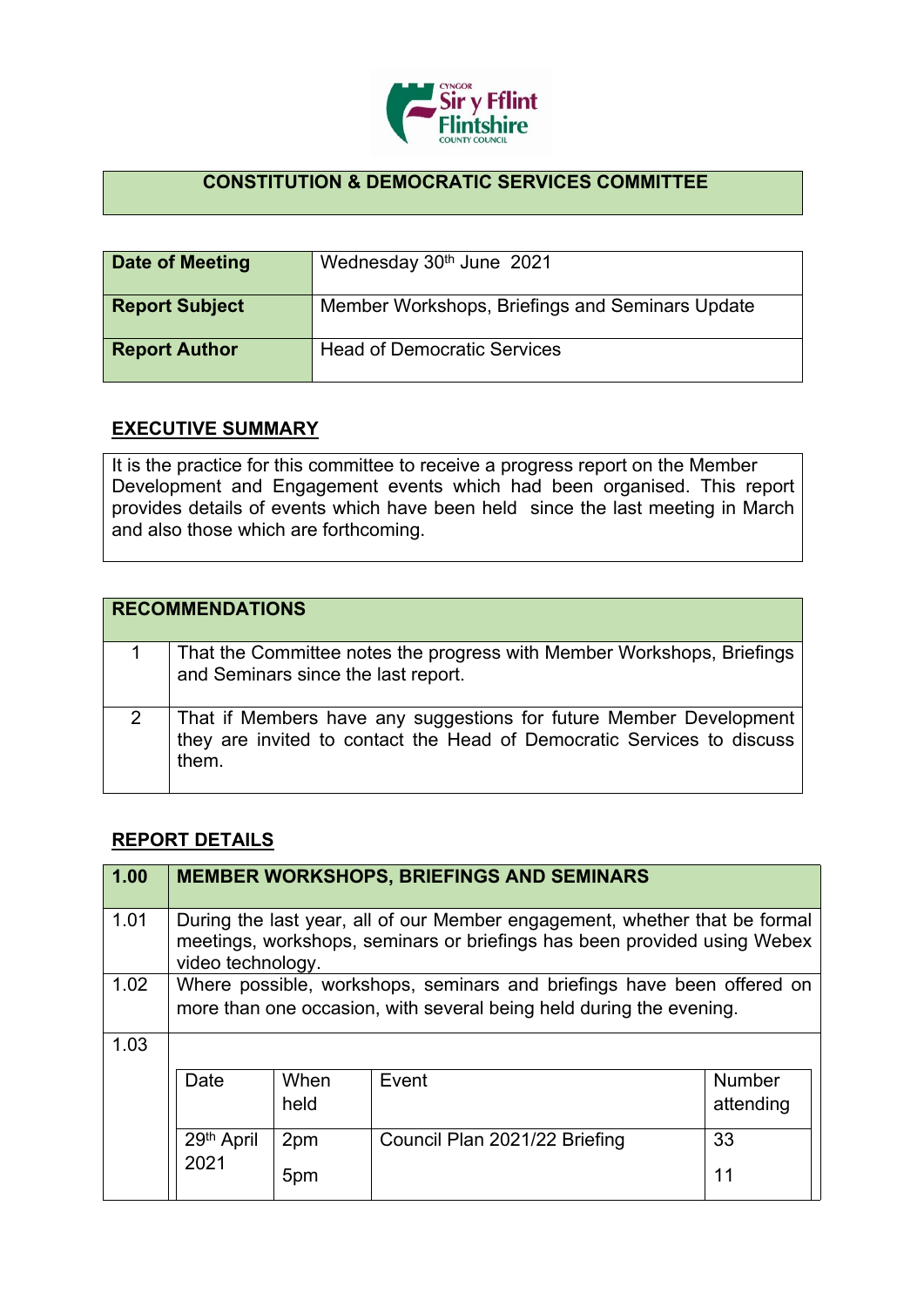| $12^{\text{th}}$<br>May<br>2021 | 12.30 pm    | Clwyd Pension Fund Committee<br>Pensions/Fossil Fuels workshop | 10                                               |
|---------------------------------|-------------|----------------------------------------------------------------|--------------------------------------------------|
| 13 <sup>th</sup><br>May<br>2021 | 10am        | Social Value workshop                                          | 16                                               |
| 20 <sup>th</sup> May            | 6pm         | Dementia Friends briefing                                      | 3                                                |
| 28 <sup>th</sup> June           | 10am<br>6pm | <b>Digital Strategy</b>                                        | Figure<br>to<br>be<br>provided at next<br>update |
| 30 <sup>th</sup> June           | 11am        | MTFS and Budget 2022                                           | Figure to be<br>provided at next<br>update       |
| 30 <sup>th</sup> June           | 6pm         | Dementia friends briefing                                      | Figure to be<br>provided at next<br>update       |
| 6 <sup>th</sup> July            | 2pm<br>6pm  | Recycling briefing                                             | Figure to be<br>provided at next<br>update       |

| $\vert 2.00 \vert$ | <b>RESOURCE IMPLICATIONS</b> |
|--------------------|------------------------------|
| 2.01               | None                         |

| 3.00 | <b>CONSULTATIONS REQUIRED / CARRIED OUT</b> |
|------|---------------------------------------------|
| 3.01 | <b>None</b>                                 |

| 4.00 | <b>RISK MANAGEMENT</b>                                                                                    |
|------|-----------------------------------------------------------------------------------------------------------|
| 4.01 | The provision of information through workshops and briefings contributes<br>to effective risk management. |

| 5.00 | <b>APPENDICES</b> |
|------|-------------------|
| 5.01 | None.             |

| 6.00 |                                                  | LIST OF ACCESSIBLE BACKGROUND DOCUMENTS                                                            |
|------|--------------------------------------------------|----------------------------------------------------------------------------------------------------|
| Ნ Ი1 | None                                             |                                                                                                    |
|      | <b>Contact Officer:</b><br>Telephone:<br>E-mail: | <b>Robert Robins, Head of Democratic Services</b><br>01352 702320<br>robert.robins@flintshire.gov. |